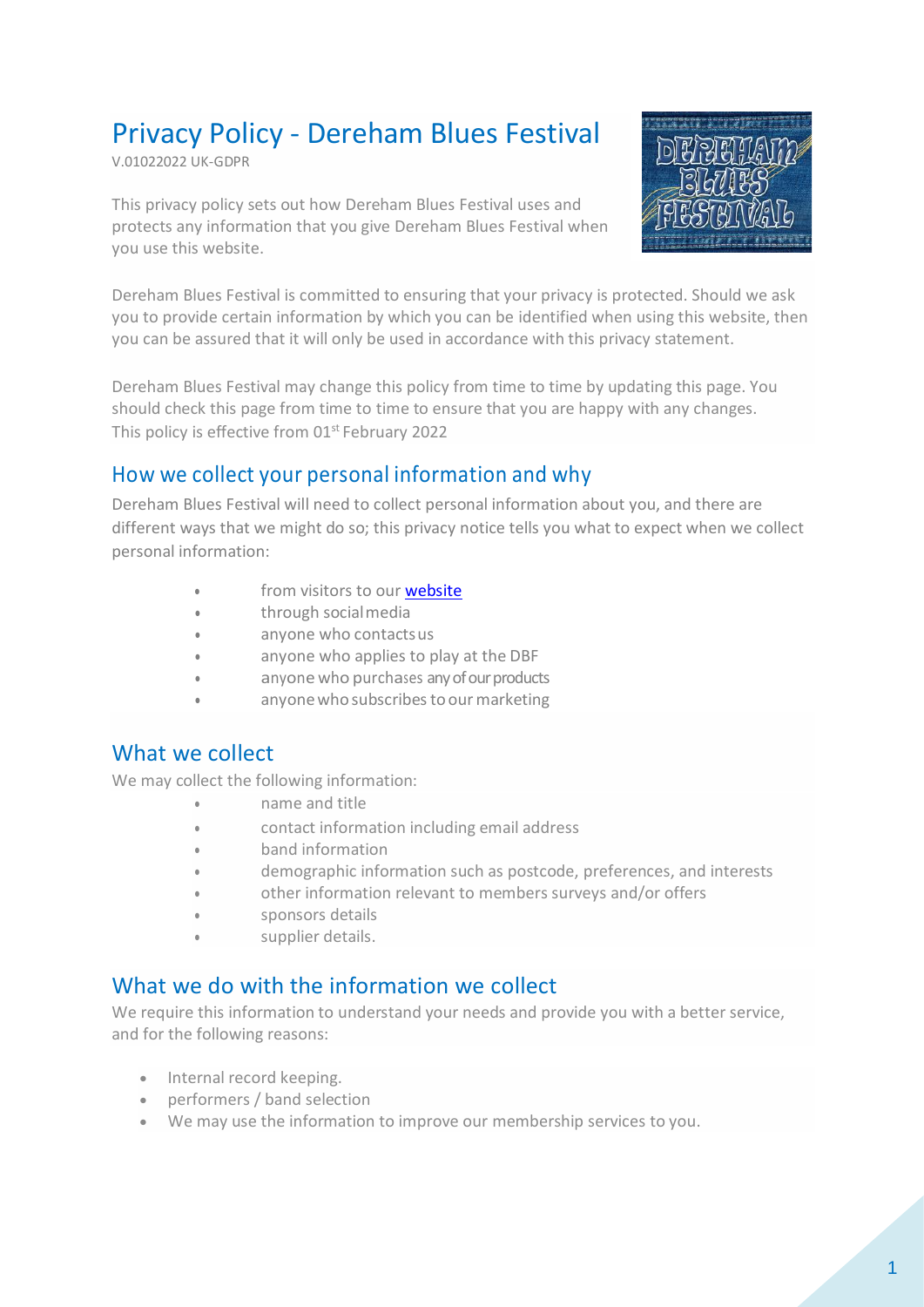- We may periodically send promotional emails about new events, fund raising, special offers or other information which we think you may find interesting using the email address which you have provided.
- From time to time, we may also use your information to contact you for market research purposes. We may contact you by email, phone, or mail. We may use the information to customise the website according to your interests.

## Social media

Any information you provide to us via social media (including messaging, "liking", "following" and other communications) is controlled by the social media network. Our website contains links to our social media pages. We currently use:

- [Twitter](https://twitter.com/en/privacy) which has its own privacy notice.
- [Facebook](https://www.facebook.com/privacy/explanation) which has its own privacy notice.
- [Instagram](https://help.instagram.com/519522125107875?helpref=page_content) which has its own privacy notice.
- [YouTube](https://www.mic.com/articles/163045/you-tube-privacy-policy-everything-you-need-to-know) we have a YouTube linkembedded on our website. YouTube controls any information that is collected by viewing their content.

We recommend that you read their privacy notices and contact them directly if you have any concerns regarding their use of your personal information.

## **Security**

We are committed to ensuring that your information is secure. In order to prevent unauthorised access or disclosure, we have put in place suitable physical, electronic and managerial procedures to safeguard and secure the information we collect online.

## PayPal payments

Any PayPal transactions for any DBF services arranged through DBF website are subject to th[e](https://www.paypal.com/myaccount/privacy/privacyhub) [PayPal Privacy Policy.](https://www.paypal.com/myaccount/privacy/privacyhub) 

## <span id="page-1-0"></span>Cookies information and policy

#### How we use cookies

Due to recent EU Law changes each website must explicitly state that they will be using cookies.

The only cookie currently in use is used to support analysis and understanding of how people use the website (what they like most, when is the busiest time of day on the site, have people found new content when it is published, etc). This analysis is to help improve the usage and effectiveness of the website. The data collection and reporting behind this analysis is currently provided by Google Analytics. Users continued use will indicate agreement to the use of a google analytical cookie. More information on this cookie and advice on how to stop this cookie being used is set out below.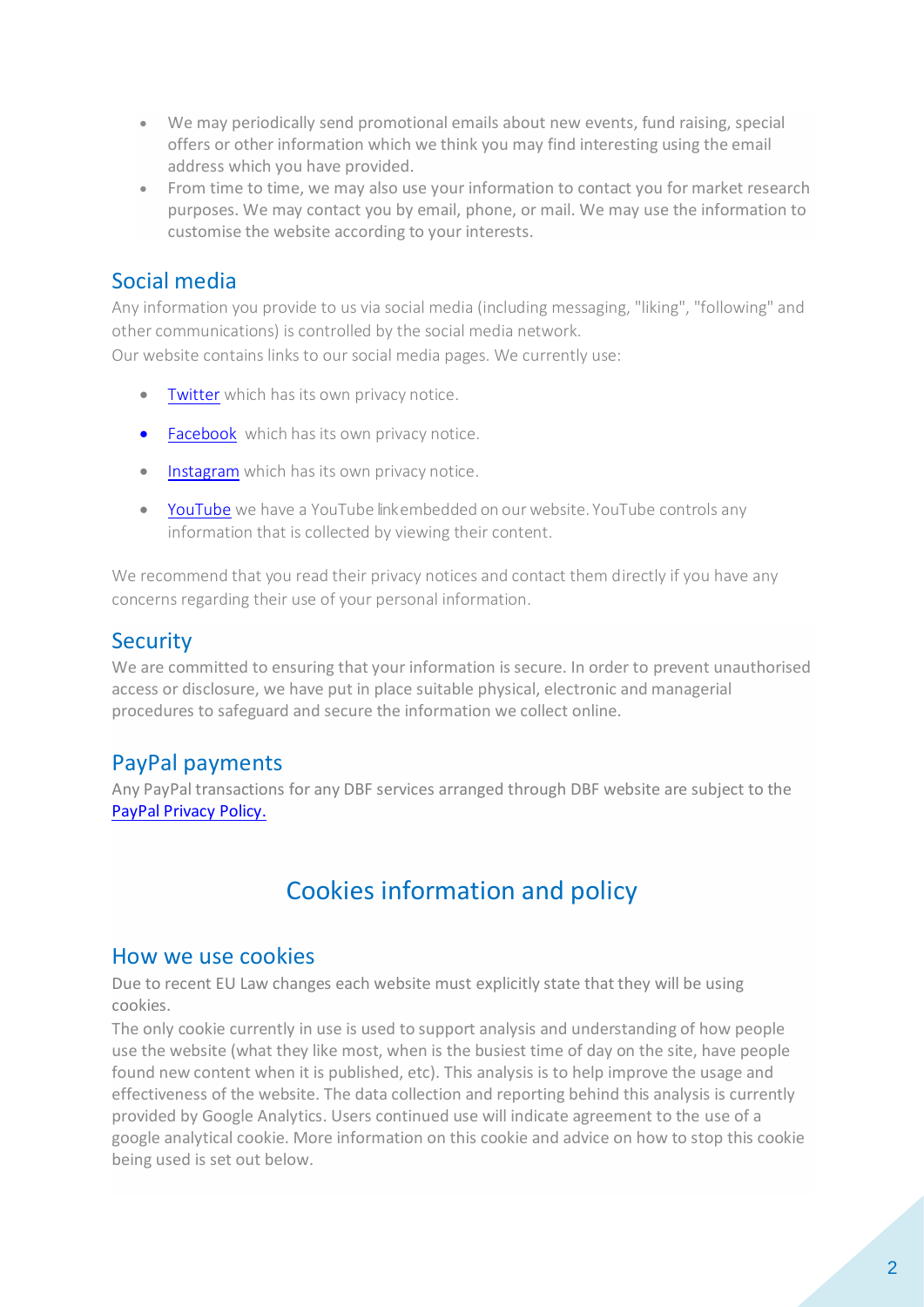## Core Principals

In accordance with the law, any website that uses cookies must make 3 statements in regard to cookies.

- Cookies are there: The cookies used are analytical cookies.
- What cookies are doing: The cookies are being used for analytical purposes.
- Implied users consent to store a cookie on their device: Implied consent can be obtained by linking directly to this website.

## Cookie Usage

The cookies in use to deliver Google Analytics service are described in the table below.

## Cookie Policy

This website uses cookies to better the users experience while visiting the website. Where applicable this website uses a cookie control system allowing the user on their first visit to the website to allow or disallow the use of cookies on their computer / device. This complies with recent legislation requirements for websites to obtain explicit consent from users before leaving behind or reading files such as cookies on a user's computer / device.

The cookies in use to deliver Google Analytics service are described in the table below.

| Cookie                               | <b>Title</b> | <b>Description</b>                                                                                                                                                                                                                                                                                                                                                                                                                                                                                                                                                                                                                                        |
|--------------------------------------|--------------|-----------------------------------------------------------------------------------------------------------------------------------------------------------------------------------------------------------------------------------------------------------------------------------------------------------------------------------------------------------------------------------------------------------------------------------------------------------------------------------------------------------------------------------------------------------------------------------------------------------------------------------------------------------|
| utma<br>utmb<br>utmc<br>utmv<br>utmz | Google       | These cookies are used to store information, such as what time your current<br>visit occurred, whether you have been to the site before, and what site<br>referred you to the web page.<br>These cookies contain no personally identifiable information, but they will<br>use your computer's IP address to know from where in the world you are<br>Analytics accessing the Internet.<br>Google stores the information collected by these cookies on servers in the<br>United States. Google may transfer this information to third parties where<br>required to do so by law, or where such third-parties process the<br>information on Google's behalf. |

## Opt-out

In order to provide website visitors with more choice on how data is collected by Google Analytics, Google has developed the Google Analytics Opt-out Browser Add-on. The add-on communicates with the Google Analytics JavaScript (ga.js) to stop data being sent to Google Analytics. The Google Analytics Opt-out Browser Add-on does not affect usage of the website in any other way. A link to further information on the Google Analytics Opt-out Browser Add-on is provided below for your convenience. [Opt-out.](http://tools.google.com/dlpage/gaoptout?hl=None)

For more information on the usage of cookies by Google Analytics please see the Google website. A link to the privacy advice for this product is provided below for your convenience. [Privacy advice.](https://policies.google.com/privacy?hl=en-US)